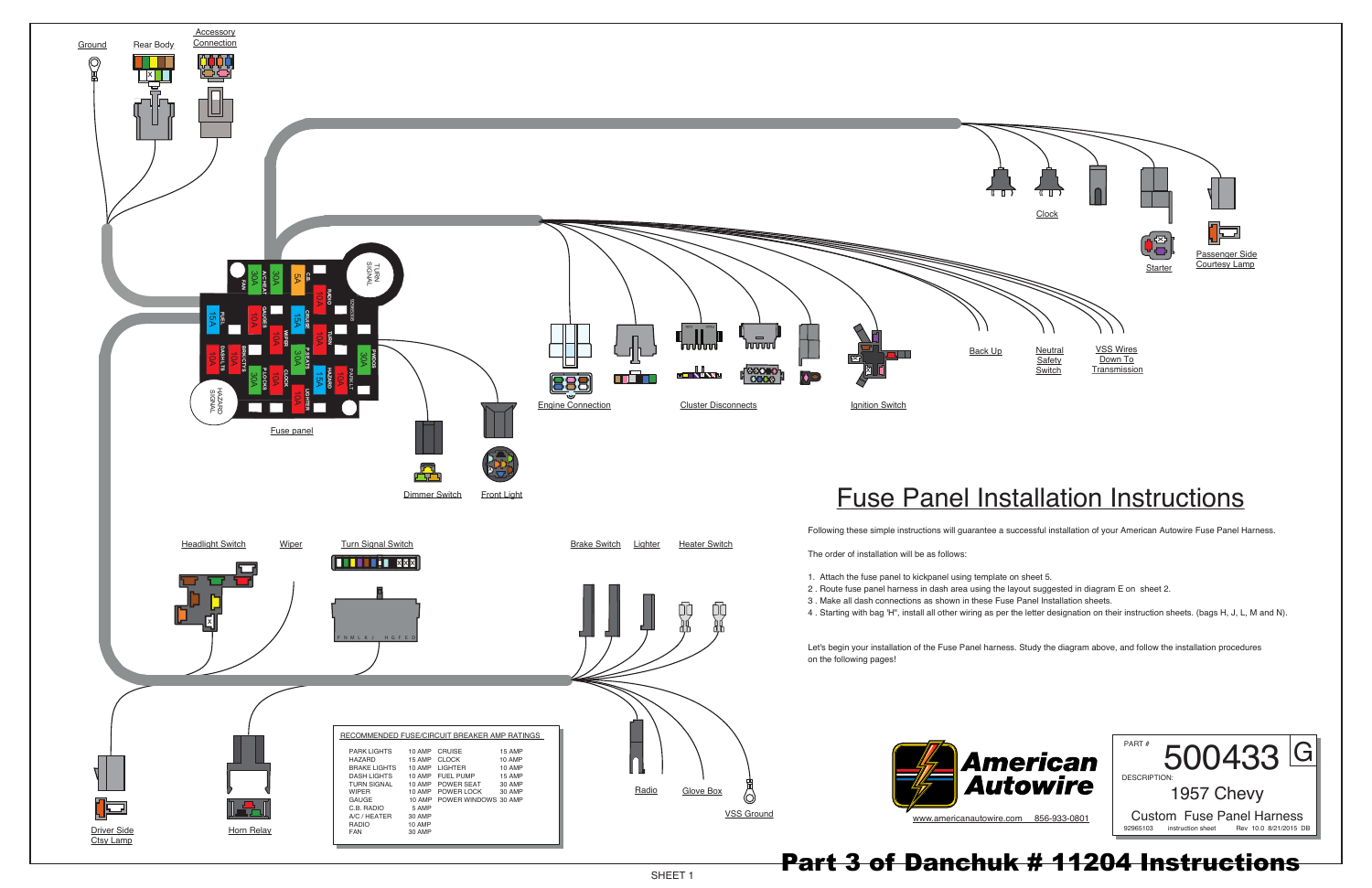SHEET 2

Custom Fuse Panel Harness 500433 92965103 instruction sheet Rev 10.0 8/21/2015 DB



clips clock<br>
and the clock door jamb starter headlight wiper turn switch brake lighter heater radio glove box suggested routing if using Raingear wiper system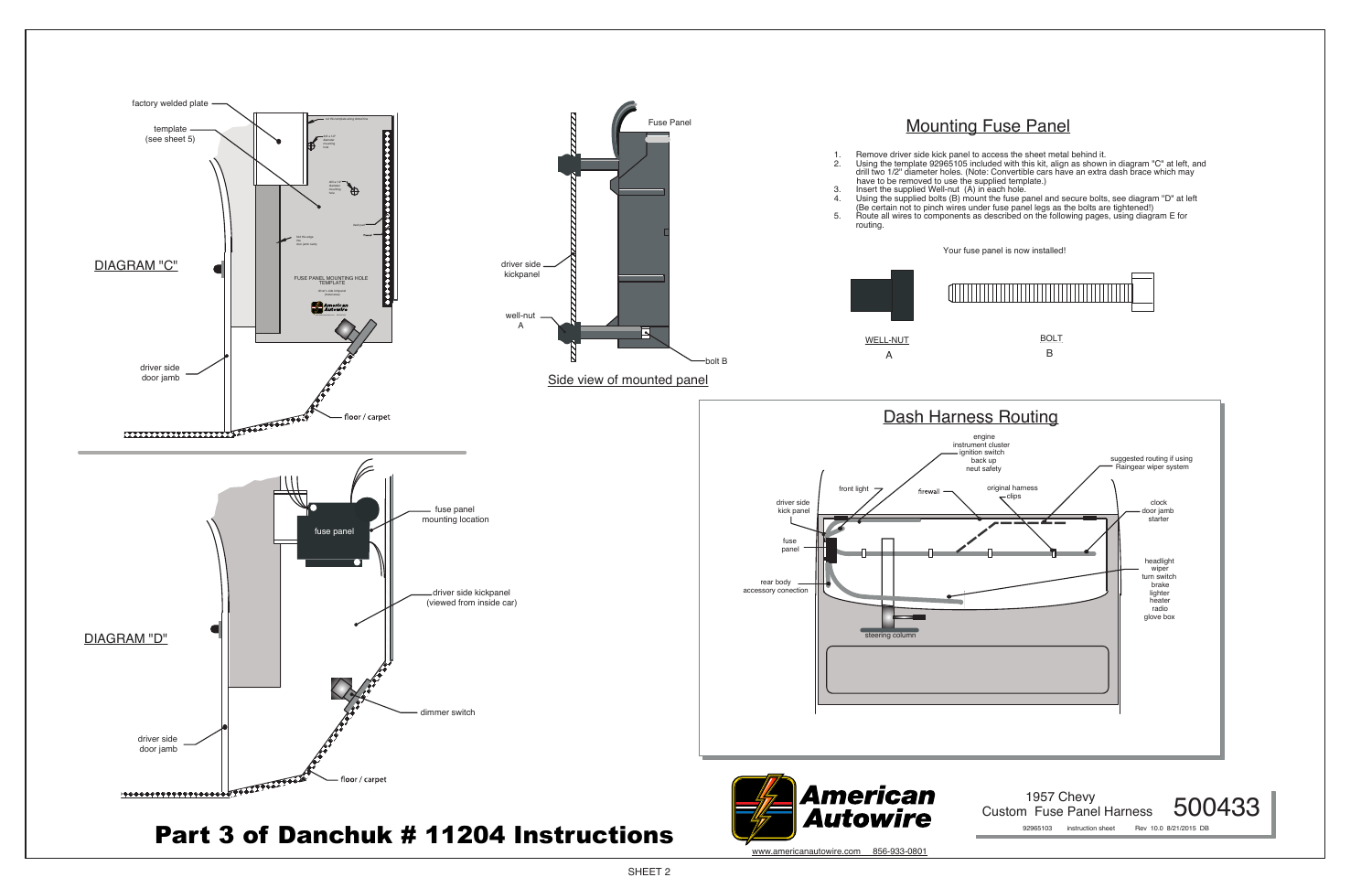SHEET 3

Accessory

### 1957 Chevy Custom Fuse Panel Harness 500433



Route these wires to the driver side kick panel cavity at door jamb.

92965103 instruction sheet Rev 10.0 8/21/2015 DB